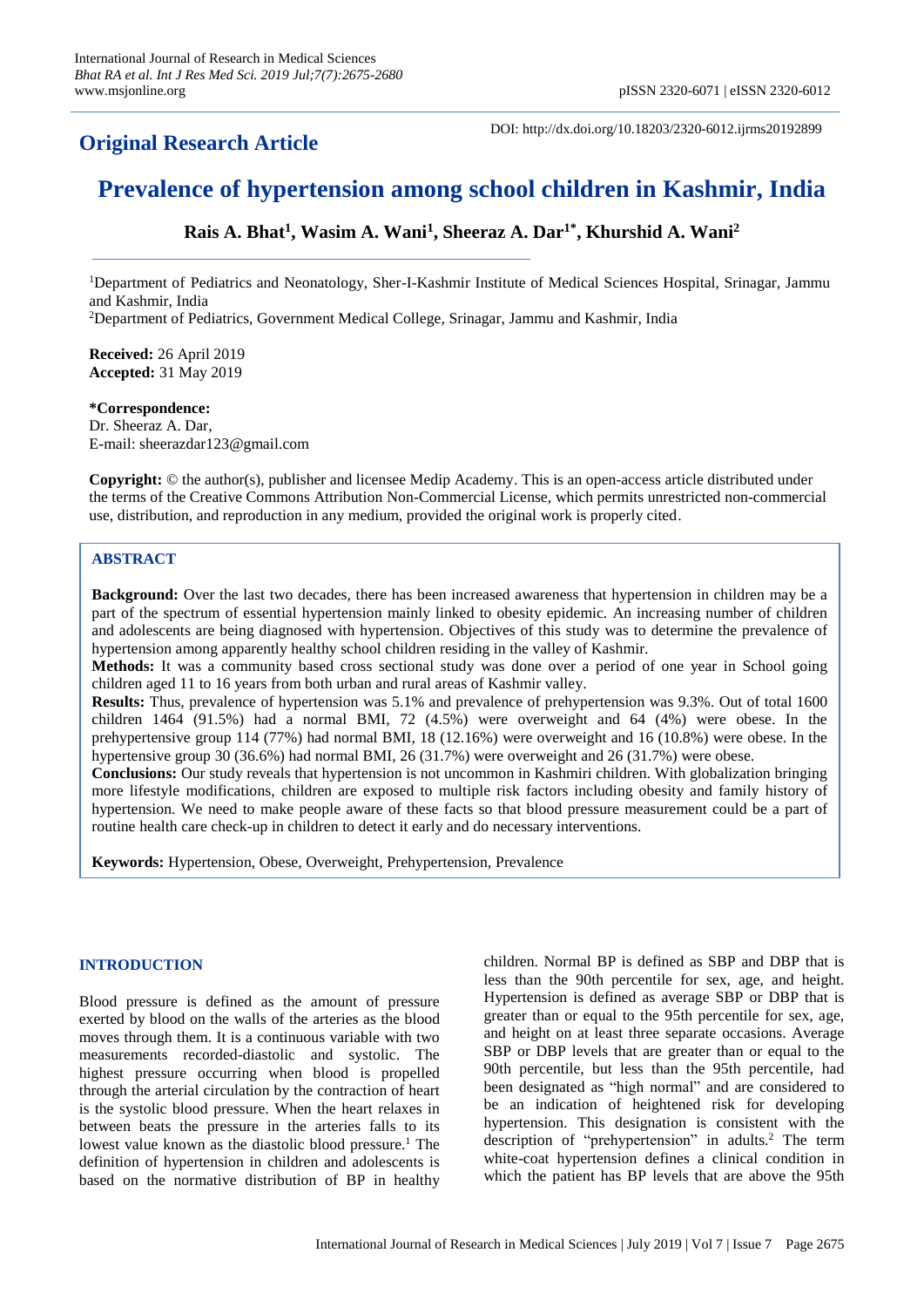percentile when measured in a physician's office or clinic, whereas the patient's average BP is below the 90th percentile outside of a clinical setting.<sup>2</sup>

Correct measurement of BP in children requires use of a cuff that is appropriate to the size of the child's upper right arm. By convention, an appropriate cuff size is a cuff with an inflatable bladder width that is at least 40 percent of the arm circumference at a point midway between the olecranon and the acromion.<sup>3</sup> For such a cuff to be optimal for an arm, the cuff bladder length should cover 80–100 percent of the circumference of the arm. Such a requirement demands that the bladder width tolength ratio be at least 1:2.4,5

Essential hypertension is the most common form of hypertension in adults, and it is recognized more often in adolescents than in younger children. It is often accompanied by a strong family history. The cause of essential hypertension is likely to be multifactorial. Secondary hypertension in children is most commonly due to renal abnormalities, cardiovascular diseases or endocrinopathies. Renal parenchymal diseases (chronic glomerulonephritis, reflux or obstructive nephropathy, hemolytic-uremic syndrome, polycystic or dysplastic renal diseases), or renovascular hypertension account for approximately 90% of children with secondary hypertension.<sup>6</sup>

Hypertension increases the risk of cardiovascular diseases, including coronary artery disease, congestive heart failure, ischemic and hemorrhagic stroke, renal failure, peripheral arterial disease, blindness.<sup>7</sup>

Hypertension is a major health problem with high morbidity and mortality affecting both developed and developing nations.<sup>8</sup> While the mortality associated with cardiovascular disease seems to be declining in Western Europe and America, the burden of cardiovascular diseases in developing countries continues to rise and is expected to be a major cause of death in adults from lowincome and middle income countries worldwide.<sup>9</sup> Risk factors for hypertension include non-modifiable factors like age, sex, genetic factors, and ethnicity. With age blood pressure rises in both sexes. Genetic factors are important in essential hypertension. Modifiable risk factors for hypertension include obesity, salt intake, physical activity, type of diet, environmental stress, socioeconomic status and other factors.<sup>10</sup> Development of adult hypertension may start very early in life; and children maintain their position in the blood pressure distribution over time.<sup>11</sup>

Blood pressure tracking studies suggest that hypertension in adulthood often has its origin in childhood.<sup>12</sup> Indeed blood pressure in childhood is the best predictor of hypertension in later life.<sup>11,13</sup> Thus, early detection of hypertension and its precipitating or aggravating factors are important if one is to evolve measures so that complications of hypertension can be prevented.

Pediatrics hypertension was historically assumed to be secondary to renal, cardiovascular or endocrine causes. Over the last two decades, there has been increased awareness that hypertension in children may be a part of the spectrum of essential hypertension mainly linked to obesity epidemic. An increasing number of children and adolescents are being diagnosed with hypertension. The evidence from developed countries indicates an increased prevalence of hypertension in children and young adults. With globalization bringing more lifestyle modifications, adolescents are exposed to multiple risk factors including obesity and also family history of hypertension. As the symptoms of childhood hypertension are largely nonspecific, most children with essential hypertension are likely to be asymptomatic.<sup>14</sup> The data on the prevalence of prehypertension and sustained hypertension in school going children in India is scanty.15-17

The present study was designed to determine the prevalence of hypertension among apparently healthy school children residing in the valley of Kashmir.

## **METHODS**

It was a community based cross sectional study for a period of one year (from March 2012 to February 2013). This cross-sectional study was carried out in different schools of Kashmir valley. School children in the age group of 11 to 16 years from both urban and rural areas of Kashmir valley were included in the study. After obtaining informed consent from the parents, all children present on the day of first contact in a particular school were enrolled.

Those on anti-hypertensive medication and known to have chronic heart, renal or hepatic disease, and those on drugs known to raise blood pressure and those who were absent on first day were excluded. Information on age, sex, dietary habits, physical activity, and family history of hypertension and cardiovascular disease was recorded. Weight was recorded using a bathroom scale. Standing height was measured with the shoes removed and the child facing away from the wall, with the heels, buttocks, shoulders and head touching the wall and the child looking ahead and the external auditory meatus and lower margin of the orbit aligned horizontally. BMI was calculated, those with BMI between 85th and 95th percentile was considered overweight. Blood pressure was measured in sitting position by auscultation in right arm using appropriate cuff size covering 2/3 of the upper arm and encircling it completely after a minimum rest of 30 minutes by standardized method using the mercury sphygmomanometer. For each student blood pressure was measured thrice in the same visit with a minimum of 5 minutes rest in between two readings and mean of these readings was taken as systolic blood pressure (SBP) and diastolic blood pressure (DBP). The systolic blood pressure was determined by the onset of the tapping Korotkoff-1 sound and the diastolic at its disappearance (Korotkoff-5). The children were considered hypertensive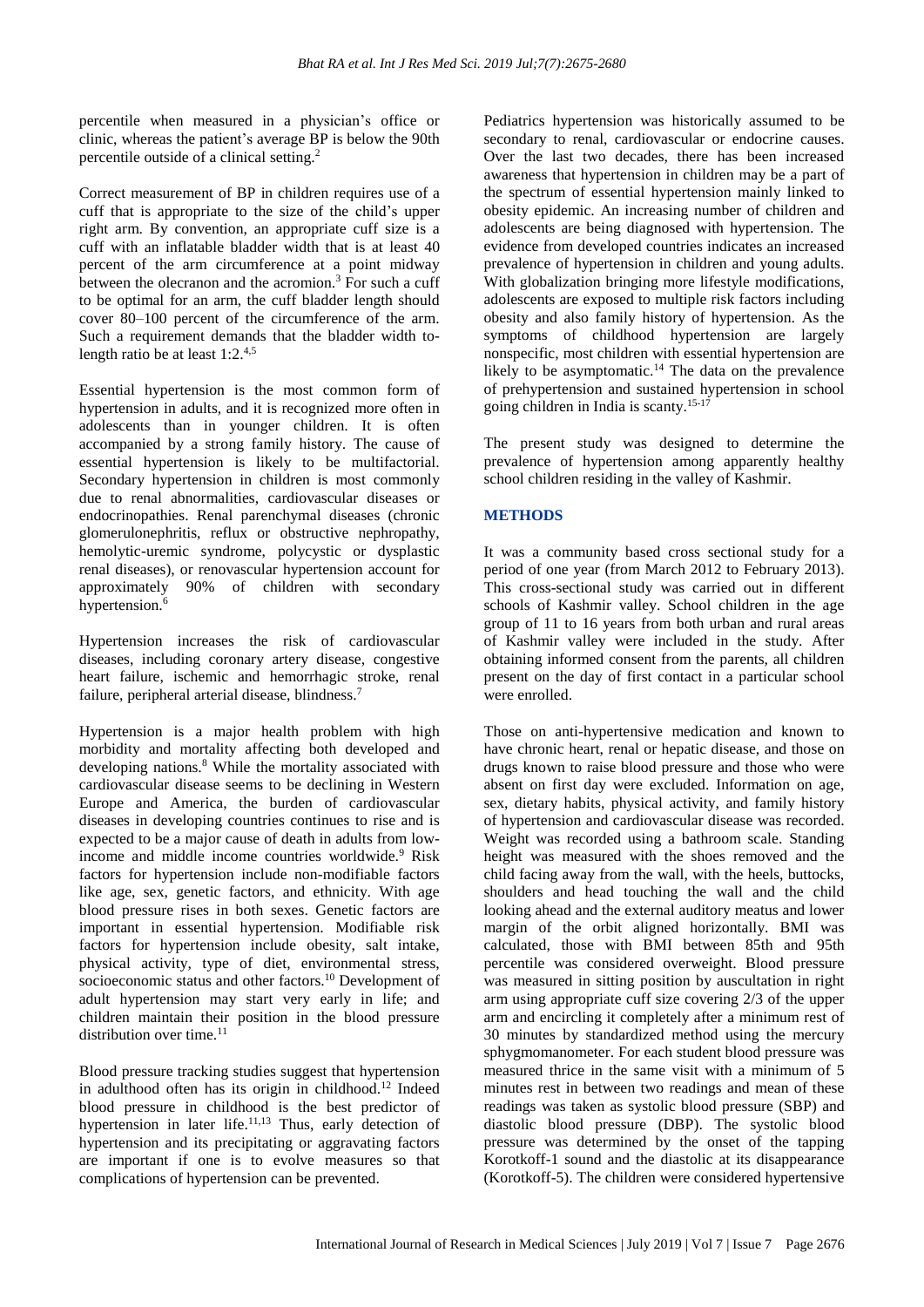if systolic or diastolic blood pressure or both were equal to or more than 95th percentile for height, age and sex. Prehypertension was defined as systolic or diastolic blood pressure or both between 90<sup>th</sup> and 95<sup>th</sup> percentile of height for age and sex, or if the systolic blood pressure was more than 120 mm of Hg or the diastolic blood pressure was more than 80 mm of Hg. Height for age standards was determined using the CDC 2000 growth charts separately for boys and girls. Students found to have hypertension or prehypertension on first visit were contacted to undergo a second set of blood pressure measurements at least three to four weeks later. Three further sets of reading were taken on second contact. SPSS-20 software was used for the analysis of data.

#### **RESULTS**

After applying exclusion criteria our study included 1600 children in the age group of 11 to 16 years from different schools of Kashmir valley. In this study 789 (49.3%) children were females and 811 (50.7%) were males Figure 1.



#### **Figure 1: Bar chart showing frequency distribution of children aged 11-16yrs with respect to gender.**

The mean blood pressure of our study population was 102/64 at 11years of age, 104/67 at 12 years, 107/68 at 13 years, 108/70 at 14years and 114/74 at 16 years. As depicted below in figures 2 and 3, there is increase in both mean systolic as well as diastolic blood pressure as the age increases.



**Figure 2: Line diagram showing relation of age with systolic B.P.**



#### **Figure 3: Line diagram showing relation of age with diastolic B.P.**

As depicted in the table 1, 85.6% of children had normal blood pressure, among which 49.5% were females and 50.5% were males. 9.3% of children were prehypertensive, among which 50.4% were females and 48.6% were males. 5.1% of children were hypertensive among which 42.7% were females and 57.3% were males. The p value was 0.426 which is not significant.

#### **Table 1: Frequency distribution of B.P with respect to residence.**

|                       | <b>Residence</b> |               |             | $\frac{0}{0}$ |             |       |
|-----------------------|------------------|---------------|-------------|---------------|-------------|-------|
| <b>Blood Pressure</b> | Rural $(R)$      |               | Urban $(U)$ |               | Total $(N)$ |       |
|                       | N                | $\frac{6}{9}$ | N           | $\frac{0}{0}$ |             |       |
| Normal                | 687              | 50.1%         | 683         | 49.9%         | 1370        | 85.6% |
| Pre-Hypertension      | 73               | 49.3%         | 75          | 50.7%         | 148         | 9.3%  |
| Hypertension          | 42               | 51.2 %        | 40          | 48.8%         | 82          | 5.1%  |
| Total                 | 802              | 50.1%         | 798         | 49.9%         | 1600        | 100%  |
| P(A)                  |                  |               |             |               |             |       |

 $P=0.426$ .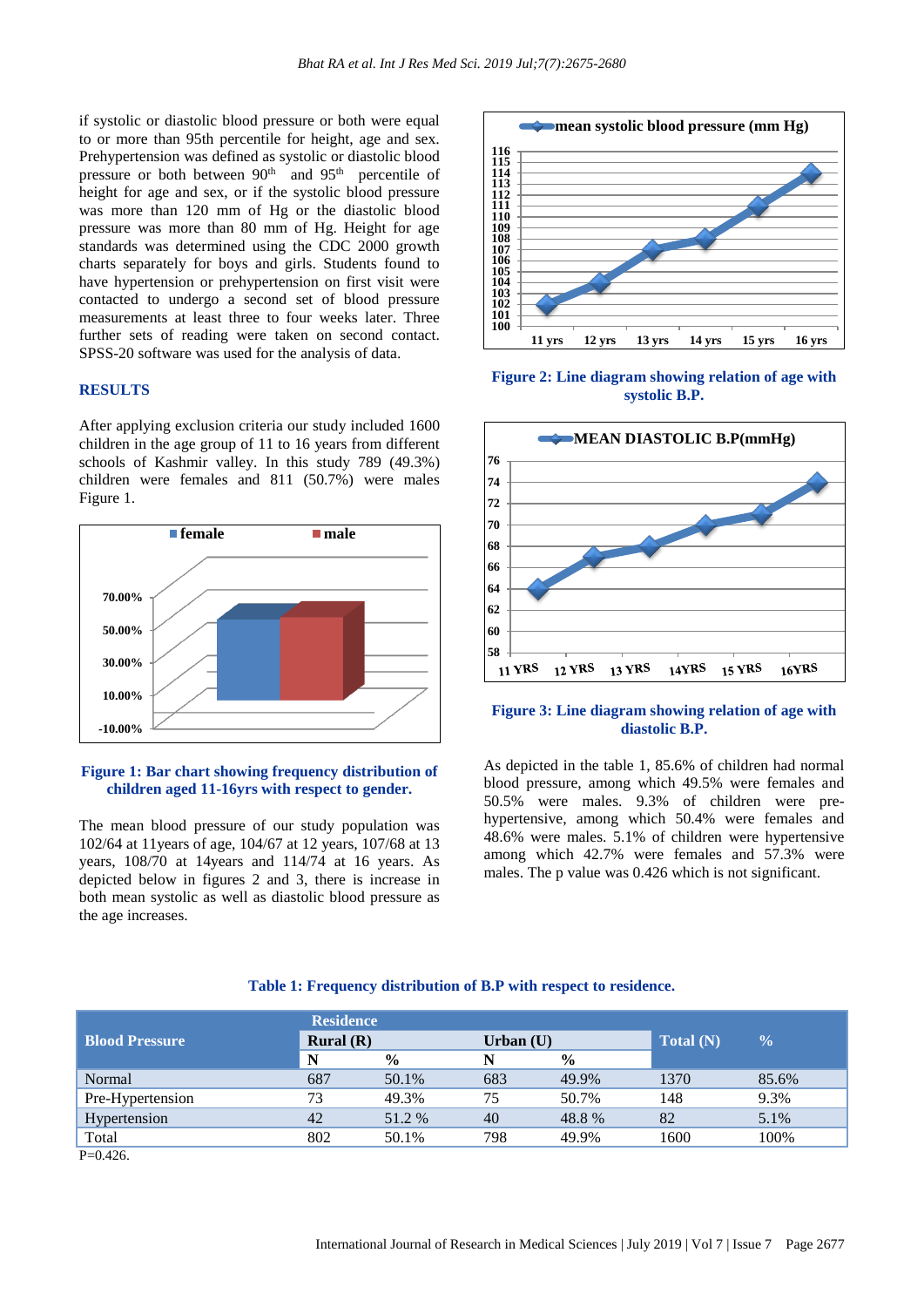| <b>Residence</b> |               |             |               |           |               |
|------------------|---------------|-------------|---------------|-----------|---------------|
| Rural(R)         |               | Urban $(U)$ |               | Total (N) | $\frac{0}{0}$ |
| N                | $\frac{0}{0}$ | N           | $\frac{0}{0}$ |           |               |
| 687              | 50.1%         | 683         | 49.9%         | 1370      | 85.6%         |
| 73               | 49.3%         | 75          | 50.7%         | 148       | 9.3%          |
| 42               | 51.2 %        | 40          | 48.8%         | 82        | 5.1%          |
| 802              | 50.1%         | 798         | 49.9%         | 1600      | 100%          |
|                  |               |             |               |           |               |

|  | Table 2: Frequency distribution of B.P with respect to residence. |  |  |
|--|-------------------------------------------------------------------|--|--|
|  |                                                                   |  |  |

P=0.77

AS depicted above in Table 2, 50.1% of children were from rural areas and 49.9% were from urban areas. Among prehypertensive children 49.3% were rural dwellers and 50.7% were urban dwellers. Among hypertensive children 51.2% were rural dwellers and 48.8% were urban dwellers. The p value of residence distribution was 0.77 which is not significant. As depicted above in figure 4, 91.5 % children had normal BMI, 4.5% were overweight and 4% were obese. In normotensive children 2% were overweight and 1.7% were obese. In prehypertensive group 12.16% were overweight and 10.8% were obese. In hypertensive group 31.7% were overweight and 31.7% were obese. The p value of BMI distribution was 0.000 which is significant. As depicted in the table 3, among prehypertensive group 86.5 % were active while as 13.5% had a sedentary lifestyle. Among hypertensive group 73.2 % were active while as 26.8% were sedentary. Among normotensive 96.6 % were active while as 3.4% were sedentary. The p value was 0.0001 which is significant.



**Figure 4: Bar chart of frequency distribution of B.P of children with respect to BMI.**

|                       | <b>Lifestyle</b> |               | Total (N) | $\frac{1}{2}$ |                  |       |
|-----------------------|------------------|---------------|-----------|---------------|------------------|-------|
| <b>Blood Pressure</b> | <b>Active</b>    |               |           |               | <b>Sedentary</b> |       |
|                       | N                | $\frac{6}{9}$ |           | $\frac{0}{0}$ |                  |       |
| Normal                | 1324             | 96.6%         | 46        | 3.4%          | 1370             | 85.6% |
| Pre-hypertension      | 128              | 86.5%         | 20        | 13.5%         | 148              | 9.3%  |
| Hypertension          | 60               | 73.2%         | 22        | 26.8%         | 82               | 5.1%  |
| Total                 | 1512             | 94.5%         | 87        | 5.4%          | 1600             | 100%  |
|                       |                  |               |           |               |                  |       |

## **Table 3: Frequency distribution of BP of children with respect to lifestyle.**

P=0.0001

#### **Table 4: Frequency distribution of B.P of children with respect to family history of hypertension.**

|                       | <b>Family History</b> |               | Total (N) | $\frac{0}{0}$ |            |       |
|-----------------------|-----------------------|---------------|-----------|---------------|------------|-------|
| <b>Blood Pressure</b> | No                    |               |           |               | <b>Yes</b> |       |
|                       | N                     | $\frac{0}{0}$ |           | $\frac{6}{6}$ |            |       |
| Normal                | 1338                  | 97.7%         | 32        | 2.3%          | 1370       | 85.6% |
| Pre-hypertension      | 122                   | 82.4%         | 26        | 17.6%         | 148        | 9.3%  |
| Hypertension          | 65                    | 80.2%         | 17        | 19.8%         | 82         | 5.1%  |
| Total                 | 1525                  | 95.4%         | 75        | 4.6%          | 1600       | 100%  |
| $R$ $0.001$           |                       |               |           |               |            |       |

 $P=0.0001$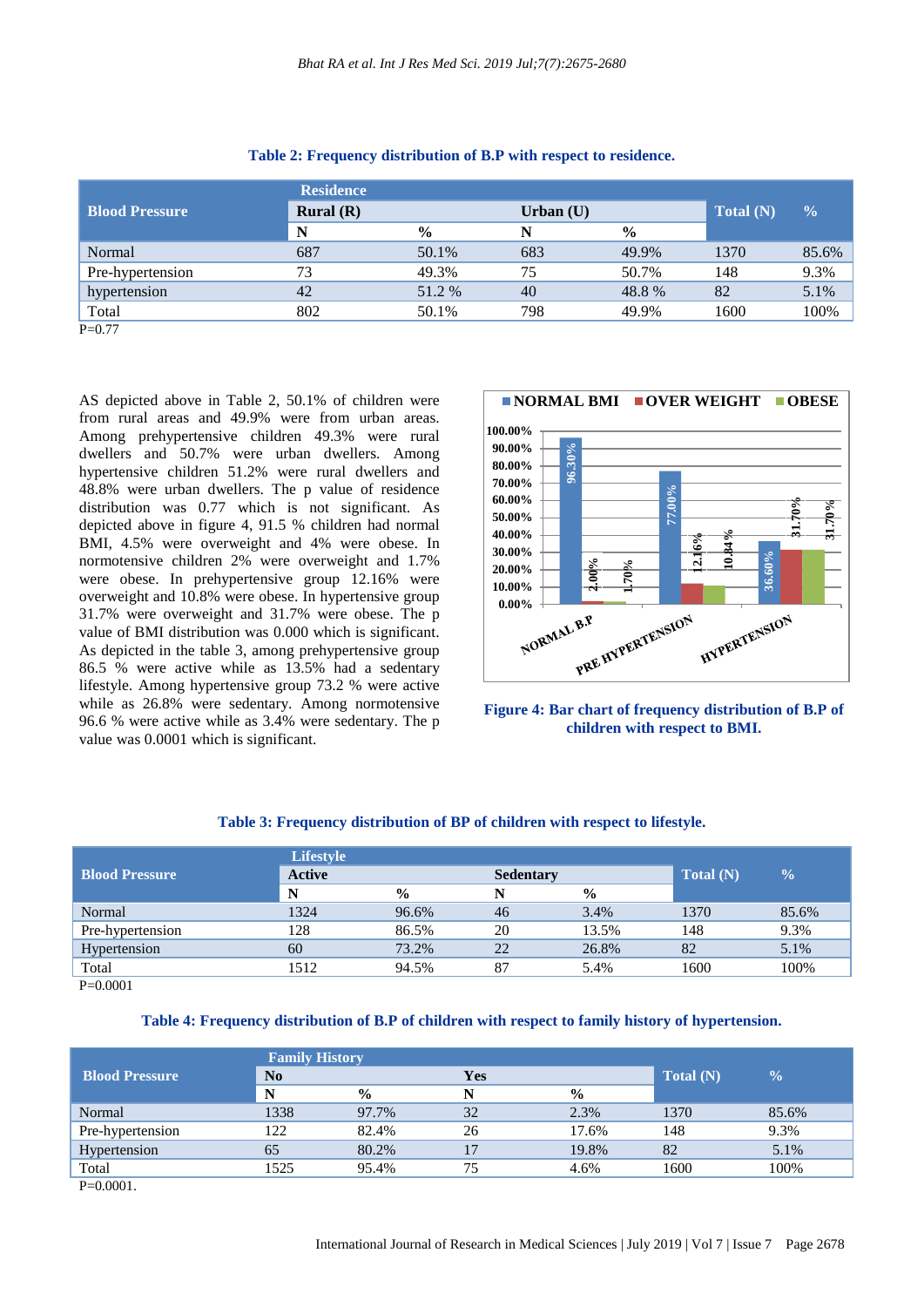As depicted above in the table 4, 95.4% of children had no family history of hypertension while as 4.6% had family history of hypertension. Among normotensive group 97.7% had no family history of hypertension while 2.3% had family history of hypertension. Among prehypertensive group 82.4 % had no family history of hypertension while 17.6% had family history of hypertension .Among hypertensive group 80.2% had no family history of hypertension while as 19.8% had family history of hypertension.

#### **DISCUSSION**

The purpose of our study was to determine the prevalence of hypertension among school children in Kashmir. In our study we found an increase in both systolic and diastolic blood pressure with age. In most of the crosssectional studies of blood pressure in various populations of the world, an increase of systolic and diastolic blood pressure with age has been reported. In Indian school children an increase in SBP and DBP has also been reported by various authors like Anand NK and Verma et al.17,18

The prevalence of hypertension among school children in our study was 5.1% and prehypertension was 9.3%. There is a lot of variation in the prevalence of hypertension in school going children across India and across the world.

Vivek V et al, in their study in school going children in Anand district of Gujrat found a prevalence of prehypertension of 10.8 %.<sup>19</sup> Prevalence of hypertension was found to be 9.2 %. The prevalence of prehypertension is almost similar to our study while that of hypertension is much higher. Sharma A et al, in their study in nearby Shimla found a similar prevalence of 5.9% but prevalence of prehypertension was higher  $(12.3%)$  compared to our study.<sup>20</sup> Across the world there have been different studies conducted in recent years to find out the prevalence of hypertension in school children and adolescents. Irgil E et al, in their study found a prevalence of hypertension of 7.2%. Rampal L et al, in Malaysia found an overall prevalence of prehypertension of 11.1% and and hypertension 11.6% respectively which is higher than our study.<sup>21,22</sup> Naim N et al, in their study in Turkey found that hypertension was prevalent among 4.4% of the students. Chioleroa A et al, found a prevalence of only 2.2 %.<sup>23,24</sup>

We found hypertension higher in males  $(5.8 %$  in males and 4.31 % in females). There was also difference in the prevalence of prehypertension (8.8% in males and 9.63 % in females). Overall there was no significant gender variation when both prehypertension and hypertension were taken together. Anand NK et al, in Amritsar found no significant difference between the SBP as well as DBP of the two sexes in most age groups. Rampal L et al, in Malasiya in their study found among males, the prevalence of pre-hypertension and hypertension was 16.2% and 12.9% respectively.17,22 The prevalence of prehypertension and hypertension in the females was 5.8% and 10.2% respectively. Anjana et  $al^{25}$  in their study found no significant difference in hypertension between males and females.

There was no significant difference in the prevalence of prehypertension and hypertension in rural (5.12 %) and urban (4.88%) students. Contrary to our study Sharma A et al <sup>20</sup> found a prevalence of 7.1 % in urban and 4.3 % in rural students. Jafar TH et al, in Pakistan found higher rates in rural children.<sup>26</sup>

In our study 91.5 % had normal BMI, 4.5 % were overweight and 4 % were obese. Among prehypertensive group 12.2% were overweight and 10.8% were obese. Among hypertensive group 36.6 % had normal BMI, 31.7% were overweight and 31.7% were obese. These results show a strong relationship between hypertension and increase in BMI. N et al, also found high BMI a significant risk factor for hypertension.<sup>23</sup> Sundar JS et al, found overwhelming evidence in their study that the prevalence of hypertension was high among obese individuals.<sup>27</sup>

In our study only 3.4 % had a sedentary behavior in the normotensive group. In the prehypertensive 13.5 % had a sedentary behavior while in the hypertensive group 26.8 % had a sedentary lifestyle. These results show that blood pressure increases with the increase in number of hours spent in sedentary activities. Sundar JS et al, in their study could not find the any significant association between physical activity and hypertension.<sup>27</sup>

In our study only 2.3 % of normotensive children had a positive family history of hypertension. In contrast family history of hypertension was present in 17.6 % in prehypertensive group and 19.8 % in hypertensive group. These results show that family history is a significant risk factor for the development of hypertension in children and adolescents. Sharma A et al, in their study found a positive family history in 8.6 % of hypertensive children.<sup>20</sup> In contrast Sundar JS et al, found a high prevalence of hypertension (41.86%) among children of hypertensive parents (either father or mother or both).<sup>27</sup> Anand NK et al, in their study observed that 5.9 % of hypertensive children had a positive family history.<sup>17</sup> Rampal L et al, found a positive family history in 12 % hypertensive children. 22

#### **CONCLUSION**

The above study reveals that hypertension is not uncommon in Kashmiri children. With globalization bringing more lifestyle modifications, children are exposed to multiple risk factors including obesity and family history of hypertension. Authors need to make